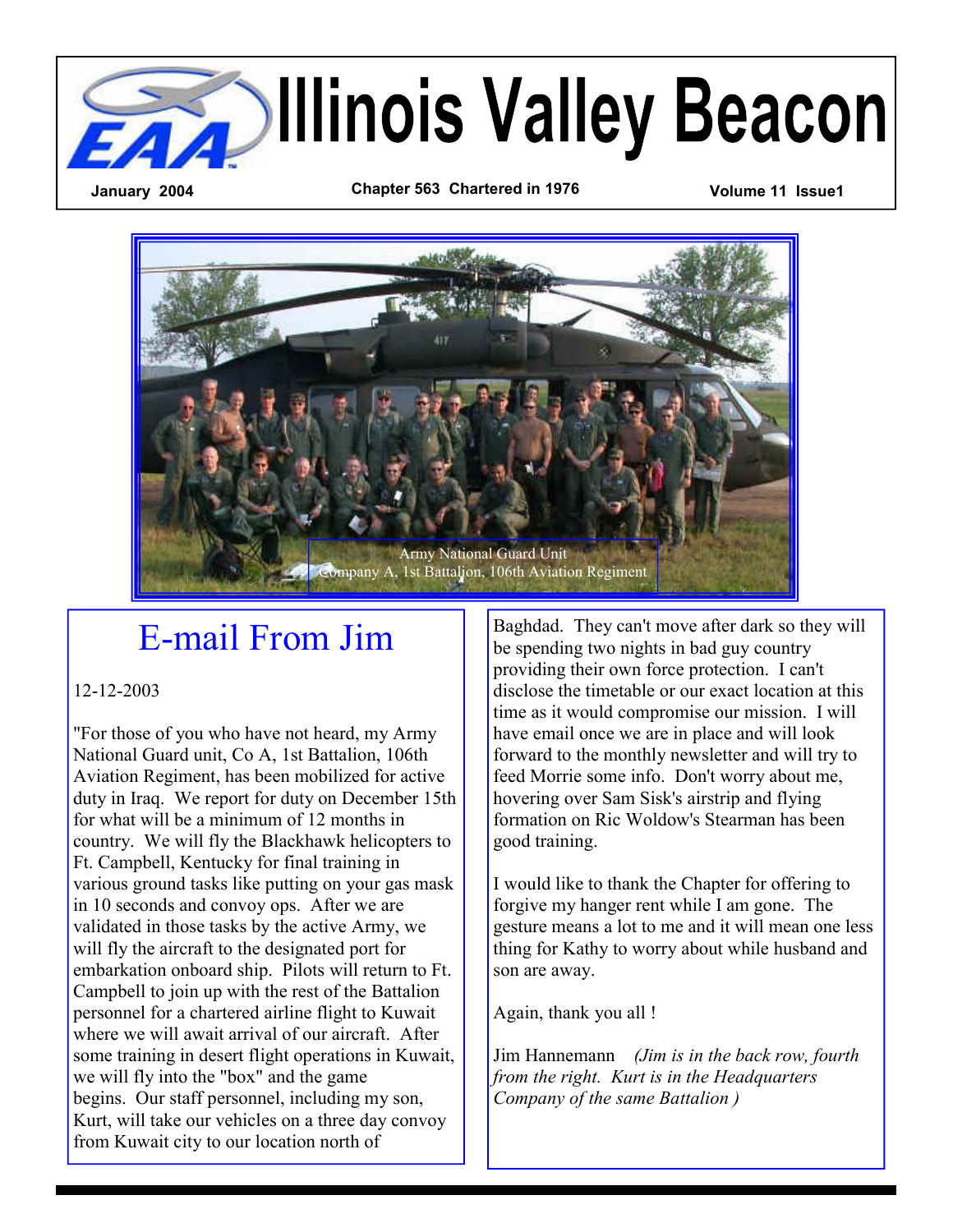### CHEERS OF THE SEASON

 Although there was no official meeting, and thus no need for minutes, your secretary would like to report that our annual Holiday Luncheon on Saturday, December 6 drew nearly sixty members and guests.

 In a room with a great view at Wildlife Prairie State Park, we gathered for enjoying a tasty meal and the exchange of holiday greetings. Many thanks to host Bill Rutherford, and to chairman Dave Cook for another fine job!

 After eating, we were favored with a double-barreled entertainment program: First, we enjoyed listening to a lively feminine vocal trio, Nine to Five, who presented an array of nostalgic and seasonal favorites.

 To satisfy the flying buffs, we heard from Captain Charles Cafaro of Southwest Airlines. Charlie grew up locally and got his aviation start with Mac and Jean McLaughlin. In remarks on his experiences in commercial aviation he answered some hard questions from the audience.

 The point that impressed most of us was that, although Southwest is known as a no-frills carrier, he attributes much of their success to treating everybody, both customers and employees, with kindness and respect. The other major carriers have corporate cultures and work rules which inhibit the kind of team spirit so successful at Southwest.

 While the others have been bleeding red ink, Southwest has remained in the black. In spite of difficulties in the industry, Charlie encourages young people to check out a career in aviation.

#### MINUTES - DEC. 11, 2003

 Our meeting was called to order on a chilly evening at the Chapter hangar by President Jerry Pilon.

The group was small, in that our Holiday Luncheon was held just days before, and in that we seldom hold a December meeting.

Minutes of the November meeting were ap-

proved as printed in the Beacon. (A rough draft was inadvertently printed, but there were no substantive differences. New procedure will avoid this in the future).

 Treasurer-elect Joe Ernst has picked up the reins from Jim Hooker. The banking and reporting paperwork are taken care of, and you may send your 2004 dues to Joe.

 Dave Cook reported on the Holiday Luncheon. The cost was slightly subsidized by the chapter, but 7 no-shows added to the deficit. A motion was approved to reimburse Dave for his expenses. There was general approval of the program presented, but there was a sentiment that for this one time of the year, the program ought to be appealing mainly to our spouses.

 Morrie Caudill noted that the Chapter Website is nearly ready to use. Morrie, as Young Eagle coordinator, said that the chapter has flown a total of over 1200 kids. EAA H.Q. says the YE program will continue, even though over one million kids have been flown overall.

 Regarding projects, Ken Gresham estimates his Europa airframe is about 30% complete. Also, Jerry reports progress on the wiring and brakes for his Kitfox.

 Our president has appointed a committee to look into updating the chapter's bylaws and to investigate getting tax-exempt status for us. Committee members Steve Bonfoey, Dave Cook, and Bill Engel will solicit input and report progress regularly at chapter meetings.

 The remainder of the evening was spent discussing program possibilities for the coming year. Project visits, craft demonstrations and expert speakers were discussed. If you have an idea for a good program, please let Jerry know.

 Thanks to Howard Brooksbank for bringing refreshments.

Respectfully submitted,

Bill Engel, Secretary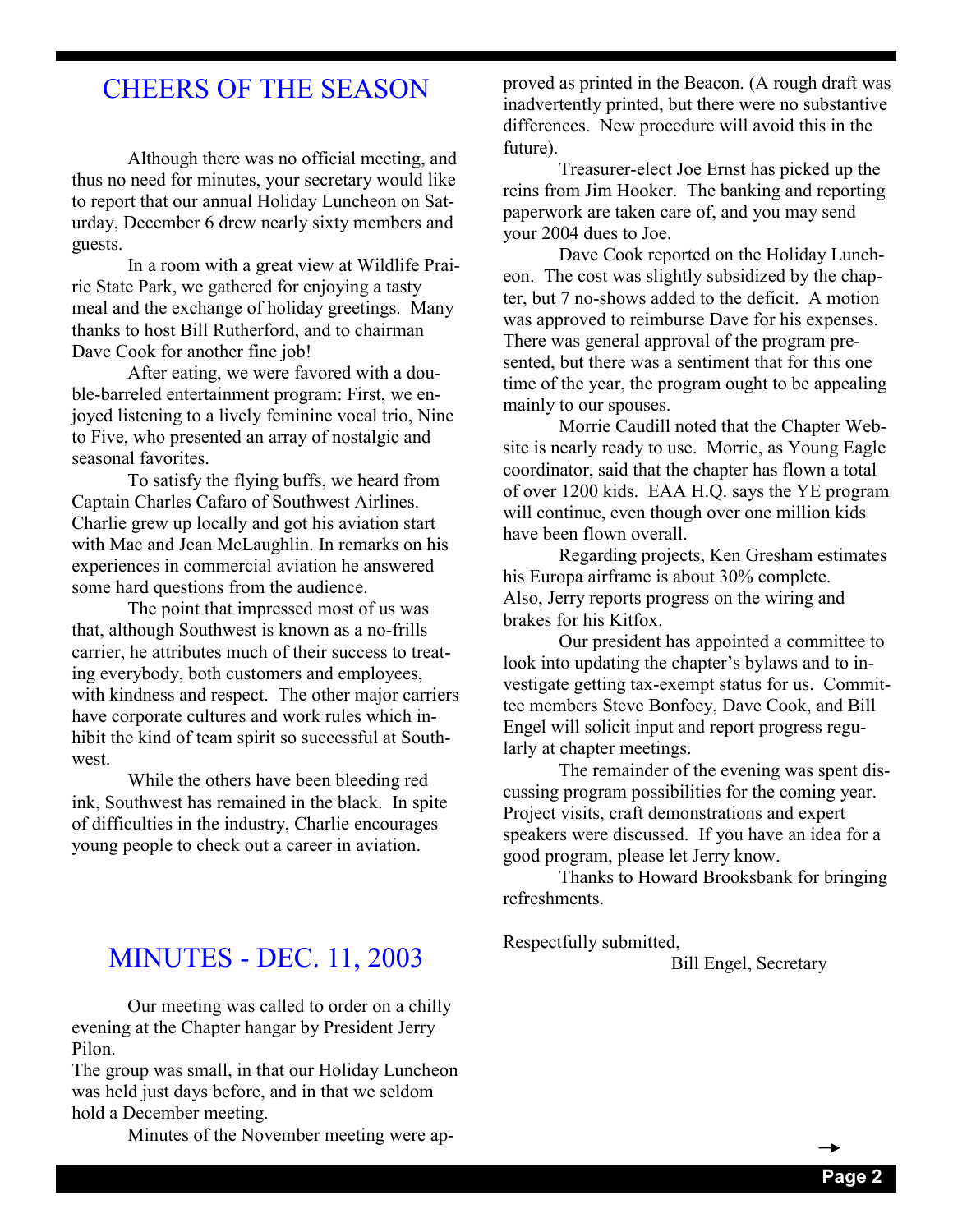The text below is copied from the first page of the Chapter 563 web site. There are five information pages and four photo pages, plus links to your favorite EAA sites. Also at the bottom of each page is a Google search engine so you can zoom off to somewhere else when you finish with the news letter. Those of you that are receiving the paper version and have the ability to access the web site, please send me an email so I can take you off the paper mail list.



**WHAT'S NEW ON THIS WEB SITE: NEWSLETTER (VOL.11, ISSUE 01), AND EVERY THING ELSE.**

**THIS IS VOLUME 1, ISSUE 1 OF THIS WEB SITE JANUARY 2004 WHAT'S NEW ON THIS WEB SITE: NEWSLETTER (VOL.11, ISSUE 01), AND EVERY THING ELSE.**

**THIS IS VOLUME 1, ISSUE 1 OF THIS WEB SITE JANUARY 2004**

## **Welcome to EAA Chapter 563**

Chapter 563 serves EAA members

### in the Greater Peoria, IL Area

#### What is EAA?...

The Experimental Aircraft Association is an organization that promotes all forms of recreational aviation. It was started in 1953 by a group of individuals in Milwaukee, Wisconsin, who were interested in building their own airplanes. Through the decades, the organization expanded its mission to include antique and classic aircraft, warbirds, aerobatic aircraft, ultralights, helicopters and commercially manufactured aircraft.

This organization brings people together with an interest in recreational aviation, facilitating social interaction and information sharing between aviation enthusiasts. Many of the services that EAA offers provide valuable support resources for those that wish develop and improve various skills related to aircraft construction and restoration, piloting, aviation safety, and aviation education.

EAA is a national organization with local chapters all over the world. Information is shared through various publications, chapter newsletters, websites, air shows, and numerous other programs. .

You don't have to be a pilot or aircraft owner to be a member of EAA. You can find different ways to fulfill your aviation interest, whether it's in participating in EAA's Young Eagles (that has reached a goal of giving one million kids an airplane ride) or visiting the world's premier aviation event . . . EAA AirVenture Oshkosh.